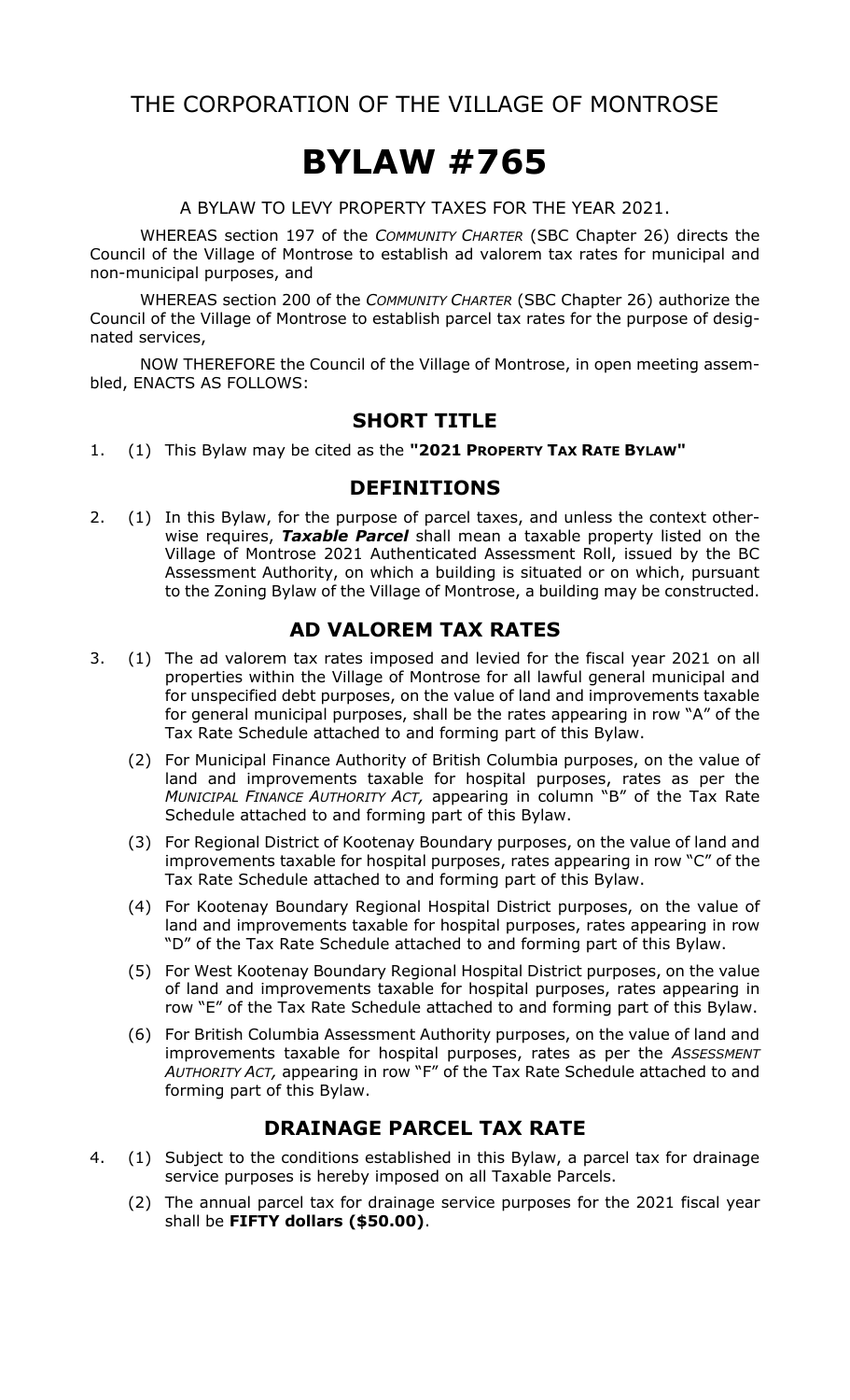#### **TRANSPORTATION PARCEL TAX RATE**

- 5. (1) Subject to the conditions established in this Bylaw, a parcel tax for road maintenance purposes is hereby imposed on all Taxable Parcels.
	- (2) The annual parcel tax for road maintenance purposes for the 2021 fiscal year shall be **ONE HUNDRED and TWENTY-FIVE dollars (\$125.00)**.

# **COMMUNITY DEVELOPMENT PARCEL TAX RATE**

- 6. (1) Subject to the conditions established in this Bylaw, a parcel tax for community development purposes is hereby imposed on all Taxable Parcels.
	- (2) The annual parcel tax for Community Development purposes for the 2021 fiscal year shall be **FIVE dollars (\$5.00)**.

### **WATER PARCEL TAX RATE**

- 7. (1) Subject to the conditions established in this Bylaw, a parcel tax for water service purposes is hereby imposed on Taxable Parcels which are capable of receiving water services from a main line of the Village system located not more than 20 meters from the parcel.
	- (2) The annual parcel tax for water service purposes for the 2021 fiscal year shall be **TWO HUNDRED and FIFTY-FOUR dollars (\$254.00)**.

#### **SEWER PARCEL TAX RATE**

- 8. (1) Subject to the conditions established in this Bylaw, a parcel tax for sewer service purposes is hereby imposed on Taxable Parcels which are capable of receiving sewer services from a main line of the Village system located not more than 20 meters from the parcel.
	- (2) The annual parcel tax for sewer service purposes for the 2021 fiscal year shall be **ONE HUNDRED and FORTY-TWO dollars (\$142.00)**.

#### **MINIMUM TAX**

9. (1) The minimum amount of taxation upon a parcel of real property within Village limits for the 2021 fiscal year shall be **ONE HUNDRED dollars (\$100.00)**.

### **ENACTMENT AND REPEAL**

- 10. (1) If any section, subsection, sentence, clause or phrase of this Bylaw is for any reason held to be invalid by the decision of any court of competent jurisdiction, the invalid portion shall be severed and the part that is invalid shall not affect the validity of the remainder.
	- (2) This Bylaw shall come into full force and effect on the passing thereof.

READ A FIRST TIME  $\overline{ }$  this 19<sup>th</sup> day of April 2021 READ A SECOND TIME  $\frac{19^{th}}{40}$  day of April 2021 READ A THIRD TIME  $\overline{ }$  this 19<sup>th</sup> day of April 2021 RECONSIDERED AND FINALLY ADOPTED

this  $3<sup>rd</sup>$  day of May 2021

\_\_\_\_\_\_\_\_\_\_\_\_\_\_\_\_\_\_\_\_\_\_\_\_\_ \_\_\_\_\_\_\_\_\_\_\_\_\_\_\_\_\_\_\_\_\_\_\_\_\_

Mayor **Community** Corporate Officer

Certified a true copy of Bylaw #765, as adopted.

\_\_\_\_\_\_\_\_\_\_\_\_\_\_\_\_\_\_\_\_\_\_\_\_\_ Corporate Officer